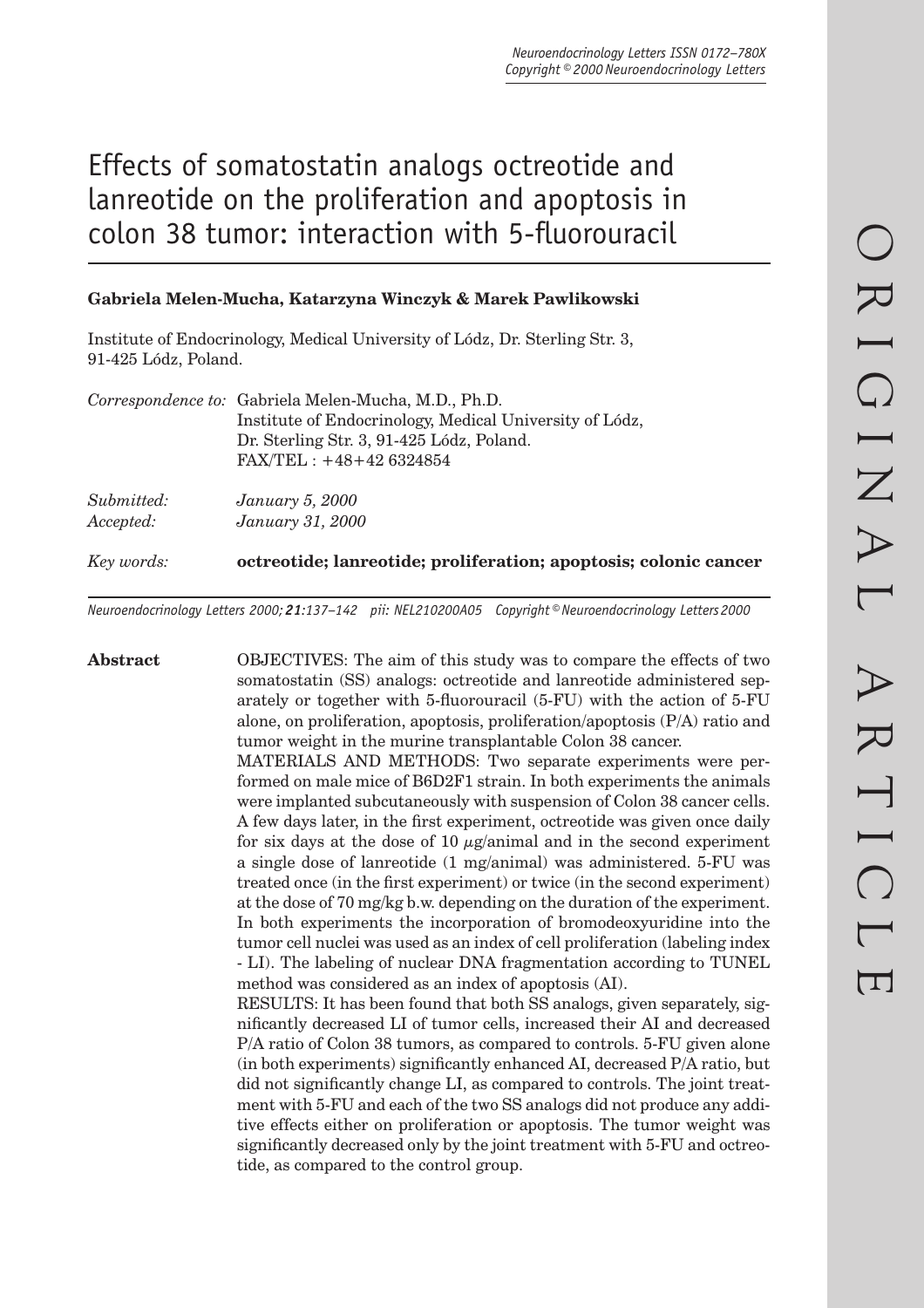# **Introduction**

It is well-known that somatostatin (SS) analogs can influence the growth processes in normal and neoplastic tissues, mainly via inhibition of cellular proliferation [1, 2, 3]. These inhibitory effects of SS analogs on the proliferation of various lines of colorectal cancer have been shown in both human and animal origin [4, 5, 6]. In our earlier study [6] we found that administration of octreotide in vivo resulted in the inhibition of proliferation and induction of apoptosis of Colon 38 cancer cells. Other authors [7] have observed that octreotide enhanced the inhibitory effect of 5-fluorouracil (5-FU) on <sup>3</sup>H-thymidine uptake in two human colon cancer cell lines in vitro, but had no effect on cell growth when administered alone. Similarly, in our previous study [8] we have noticed that octreotide given together with 5-FU caused a more pronounced inhibitory effect on proliferation of Colon 38 cancer and a more pronounced reduction in the tumor mass than in the group treated with 5-FU alone. Chen et al. [9] observed that octreotide modulated the 5-FU incorporation into macromolecules. These findings taken together suggested that octreotide may act on colonic cancer growth synergistically with 5-FU. 5-FU, despite being the most effective current chemotherapeutic treatment in patients with colorectal cancer, has had only poor clinical effectiveness (response rates of only 5-20%). The clinical trials with SS analogs in the treatment of colorectal cancer resulted in only limited effects [10]. Thus, it is worth studying the various aspects of antitumoral actions of 5-FU and SS analogs.

The aim of the present paper was to compare the effects of two SS analogs: octreotide and lanreotide administered separately or together with 5-FU with the action of 5-FU alone, on proliferation, apoptosis, proliferation/apoptosis ratio and tumor weight in the murine transplantable Colon 38 cancer.

# **Materials and Methods**

# *Experimental protocol*

Two experiments were carried out on male mice of B6D2F1 strain, weighing  $20 \pm 5$  g. This strain is the first generation of the cross-breed between C57BL/6 and DBA/2 strains. The animals were subcutaneously (sc) treated with 33% suspension of Colon 38 cancer cells to induce tumors.

# *The fi rst experiment*

Eleven days after the induction of tumors, all the animals were divided into 4 groups (8-10 animals each) and treated with the following substances once daily for 6 days:

**Group I**: control, 0.2 ml of physiological saline, sc; **Group II**: octreotide (SMS, Sandostatin, Novartis),  $10 \mu$ g/animal, sc;

Group III: 5-fluorouracil (5-FU, Fluorouracil, Polpharma S. A., Poland) at a single dose of 70 mg/kg b.w. intraperitoneally (ip), on the second day of the experiment and in the rest days—physiological saline; **Group IV**: SMS + 5-FU at the above doses.

Twenty-four hours after the last injection, all the animals were killed by spinal cord dislocation. Ninety minutes earlier all the mice received a single ip injection of bromodeoxyuridine (BrdU, Sigma) at a dose of 30 mg/kg b.w.

# *The second experiment*

Seven days after the tumor implantation, the mice were divided into 4 groups and treated as follows: **Group I**: control, received sc 0.2 ml of dimethyl sulphoxide at days 1, 4, 7 and 10 of the experiment; **Group II**: lanreotide (LAN, Somatuline L.P., Ipsen Biotech) in a single injection, at a dose of 1 mg/animal on the first day of the experiment, intramuscularly (im);

**Group III**: 5-fluorouracil (5-FU, Fluorouracil, Polpharma S.A., Poland) at a dose of 70 mg/kg b.w. ip, on the second and eighth day of the experiment; **Group IV**: LAN + 5-FU at the above doses. On the eleventh day, the animals were killed by spinal cord dislocation receiving 90 min earlier a single ip injection of BrdU (Sigma) at a dose of 50 mg/kg b.w.

In both experiments all detectable tumors were removed, weighed and fixed in  $4\%$  (v/v) formaldehyde (formalin) in PBS, and then embedded in paraffin wax. After paraffin-processing, serial  $4-6 \mu m$  tissue sections were mounted on normal glass slides (for BrdU immunohistochemistry) or on aminopropyltriethoxysilane-treated Super Frost glass slides (for detecting apoptosis). In the microscopic preparations three parameters were assessed: the BrdU labeling index (LI), as an index of cell proliferation; the apoptotic index (AI), as an index of programmed cell death; and the proliferation/apoptosis (P/A) ratio.

# Cell proliferation

The BrdU labeling index was the number of BrdU-immunopositive cell nuclei detected by immunostaining using the Cell Proliferation kit (Amersham), counted per 1000 randomly scored tumoral cell nuclei. Bromodeoxyuridine is a pyrimidine analog and like thymidine it is incorporated into DNA when cells enter the S phase of the cell cycle. Therefore, cells in the S phase can be identified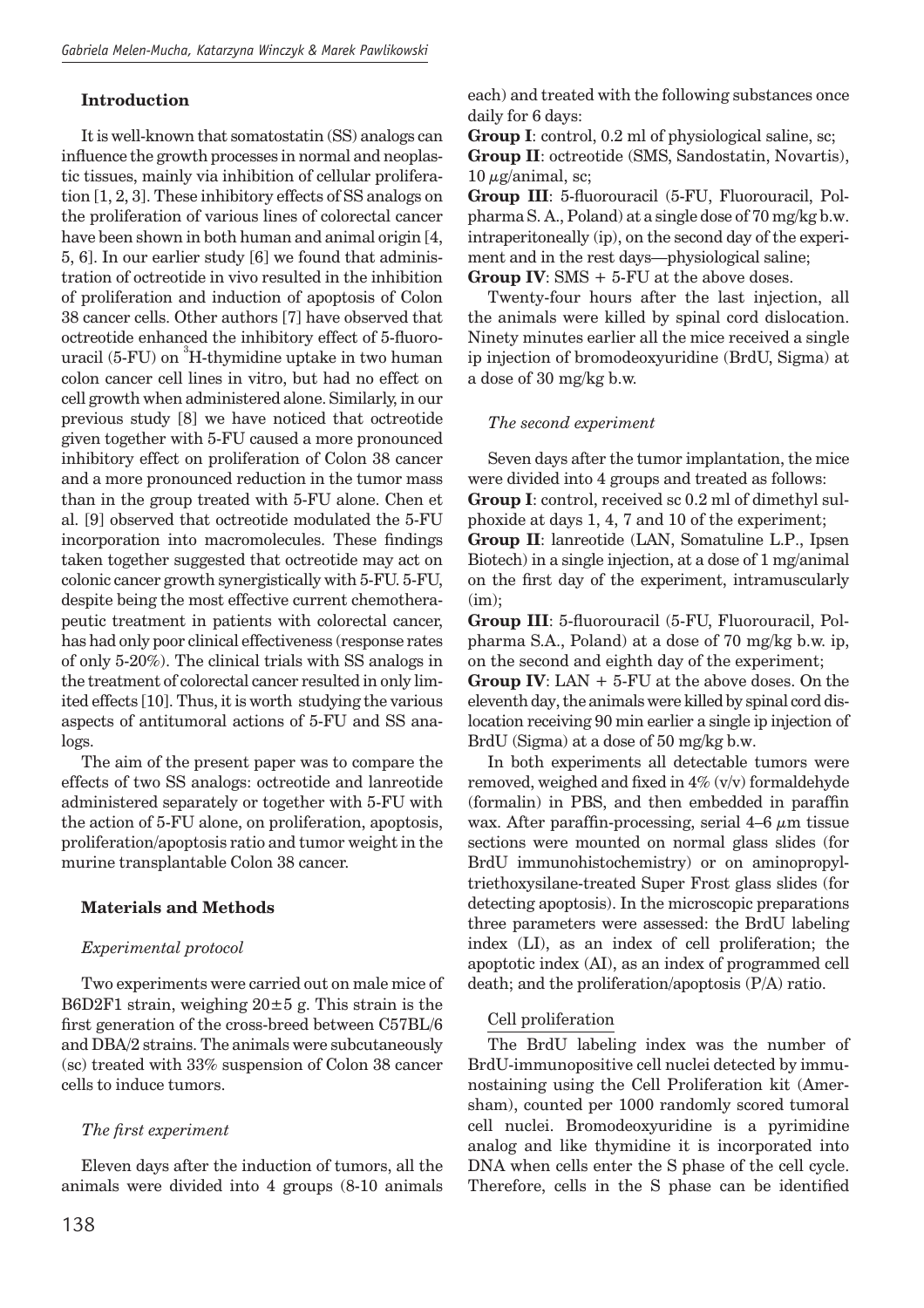by immmunocytochemical staining with anti-BrdU monoclonal antibody [11]. It is a simple and repetitive morphological method used to measure cell proliferation. This method is more specific for our purposes than the stathmokinetic one (metaphase arrest), as it excludes the measurement of picnotic cells (stathmokinetic method) and is more simple than autoradiography with  ${}^{3}\mathrm{H}\text{-thymidine.}$ 

## Apoptosis

The apoptosis was visualized by the terminal deoxynucleotidyl transferase-mediated dUTP nick end labeling (TUNEL) method. The apoptotic index equal to the number of cells containing apoptotic bodies or nuclei assessed per 1000 randomly scored tumoral cell nuclei. Apoptotic cells were often identified in the compromised rim of necrotic zones, which typically exist in large tumors, and such areas were excluded from the assessment of AI. The laboratory protocol was adopted from Gavrieli et al. [12] and was performed with the reagent of In Situ Cell Death Detection Kit, POD (Boehringer Mannheim) according to the manufacturer's instructions with necessary modification to detect the apoptosis. Briefly, the tissue sections adhered to slides pretreated with silane, were heated for about 30 min at the temperature of 60°C to avoid section detachment and then deparaffinized and rehydrated. The slides were incubated for 15 min at room temperature in 20  $\mu$ g/ml of proteinase K (Sigma) after preliminary tests consisting of varying concentration and incubation time. Other modifications of the kit were tested earlier and adjusted to the type of the examined tissues. We have used the reagents without the dilution. After the step with terminal deoxynucleotidyl transferase (TdT), the specimens were additionally saturated in 5% normal sheep serum to diminish the background. The color reaction with DAB (diaminobenzidine tetrahydrochloride) lasted for about 15 min. After that, the tissue sections were counterstained with haematoxylin for about 40 sec and mounted in Geltol Permanent, Aqueous Mounting Medium (Immunon). Negative control was performed by omitting TdT.

## Statistical analysis

The data were analyzed statistically using the Mann-Whitney-Wilcoxon test. P < 0.05 was considered as the borderline of statistic significance.

## **Results**

## *Tumor weight*

The data concerning tumor weight are shown on Figure 1. Except for groups treated with SS analogs alone, all the treatment options resulted in more or less pronounced reduction of the mean tumor mass, but only in the group treated with 5-FU plus SMS a statistically significant difference vs. control group has been observed (means  $\pm$  SEM; 75.6 $\pm$ 37.7 vs.  $434.8 \pm 114.8$ ). The difference between tumor weight of the two control groups has not been estimated because the experimental protocols differ considerably in both studies. 5-FU alone did not decrease significantly the mean tumor weight at either of the two experiments (Exp. I:  $5$ -FU-180.9 $\pm$ 71.2 vs.  $C-434.8\pm 114.8$ ; Exp. II: 5-FU-205.9 $\pm$ 127.9 vs.  $C-286.8\pm 130.7$ . The same tendency concerning the tumor mass was observed in both experiments: the lowest mean (or median) tumor weight were shown in the group treated with 5-FU plus SMS or plus LAN and were lower than in the groups treated with 5-FU alone.

## *Cell proliferation (LI), apoptosis (AI) and proliferation/apoptosis (P/A) ratio*

It has been found that both SS analogs given alone significantly decreased LI of Colon 38 tumors  $(SMS-127.6 \pm 19.1;$  LAN-169.1 $\pm$ 11.3) (Figure 2), increased their AI  $(SMS-58.8\pm3.3;$  LAN- $50.4\pm3.4$ ) (Figure 3), and decreased  $P/A$  ratio (SMS-2.1 $\pm$ 0.4; LAN-3.5 $\pm$ 0.5) (Figure 4) as compared to control groups (Exp. I: LI-255.7±18.5; AI-18.0±1.1; P/A-15.1±2.1; Exp. II: LI-232.6 $\pm$ 20.5; AI-26.5 $\pm$ 2.9; P/A-9.1 $\pm$ 0.9). 5-FU given alone significantly enhanced AI  $(Exp.I-60.3\pm9.9; Exp.II-62.3\pm7.1),$  decreased the P/A ratio (Exp.I-3.1 $\pm$ 0.6; Exp.II-3.7 $\pm$ 0.2) and did not change LI (Exp.I-187.6 $\pm$ 39.1; Exp.II-233.2 $\pm$ 30.0) of tumors as compared to controls (Figures 2, 3, 4). The joint treatment with 5-FU plus SMS or plus LAN caused a significant increase in AI  $(5$ -FU+SMS-56.1 $\pm$ 4.1; 5-FU+LAN-67.3±5.4) and a decrease in P/A ratio  $(5-FU+SMS-3.1\pm0.3; 5-FU+LAN-3.2\pm0.7)$  but did not significantly change LI of tumors  $(5-FU+SMS-175.0\pm27.4; 5-FU+LAN-207.0\pm36.4)$  as compared to control groups (Figures 2, 3, 4). The joint action of 5-FU with one of two examined SS analogs on the LI, AI and P/A ratio did not differ statistically significantly from the effects of these substances applied alone, but it has to be stated that the observed inhibitory effects of both SS analogs on LI of the tumors were abolished by the addition of 5-FU (Figure 2). There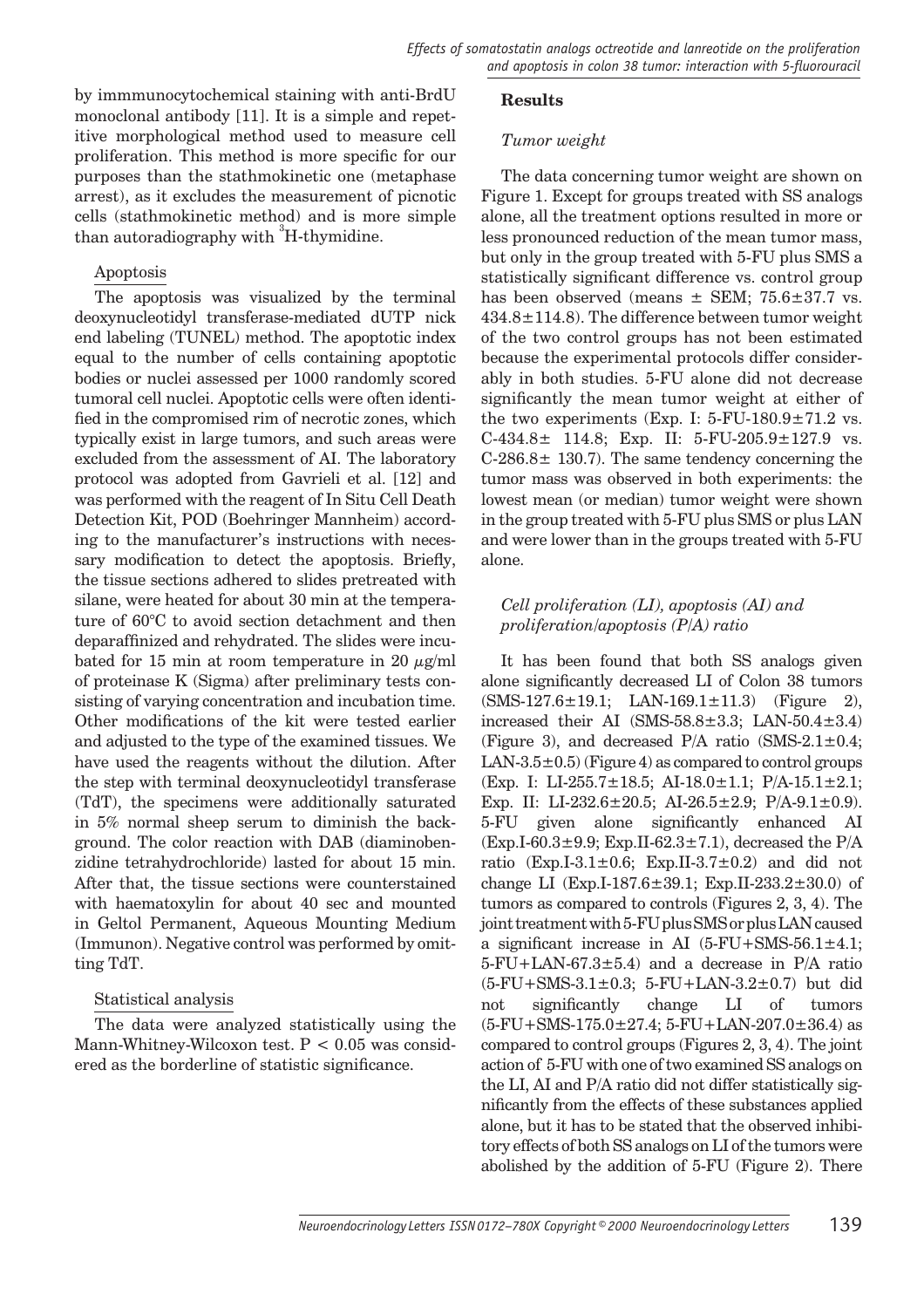

**Fig. 1.** Effects of SMS, LAN and 5-FU, alone or in combination, on Colon 38 tumor weight (mq) in mice. Bars present means  $\pm$  SEM.



**Fig. 2.** Effects of SMS, LAN and 5-FU, alone or in combination, on BrDU labeling index (LI) in Colon 38 cancer cells. Bars present means  $\pm$  SEM.

were neither additive nor synergistic effects between 5-FU and SS analogs on the LI, AI and P/A ratios.

## **Discussion**

The data presented above show that the treatment with SS analogs, octreotide and lanreotide, exert an antiproliferative effect on Colon 38 tumor cells in vivo. These findings corroborate with earlier papers coming from our and other laboratories [4, 5, 6]. Unexpectedly, we did not find a decrease of BrdUincorporation into tumor cell nuclei in the groups treated with 5-FU. This lack of effect may be connected with 5-FU dosage used in our study. We specially chose a relatively low dose of 5-FU, because we wanted to check the biomodulation effects of SS analogs on 5-FU action. The other authors showed that only the higher of two tested doses of 5-FU has been effective in the inhibition of  ${}^{3}$ H-thymidine incorporation (<sup>3</sup>H-thymidine like BrdU incorporates into cell nuclei during S phase) into colonic epithelium in mice [13] and in human colon cancer cell line [7]. It can be also taken under consideration that 5-FU may under certain conditions paradoxically enhance the incorporation of either <sup>3</sup>H-thymidine or BrdU into cell nuclei by decreasing the endogenous pool of thymidine caused by thymidylate synthase inhibition [14]. The thymidylate synthase is a critical target enzyme for 5-FU cytotoxic action. Thus, we decided to estimate the proliferative activity of the tumoral cells via another method. There was no decrease in the number of PCNA (Proliferating Cell Nuclear Antigen)-positive cells in the groups treated with 5-FU as compared to the controls (data not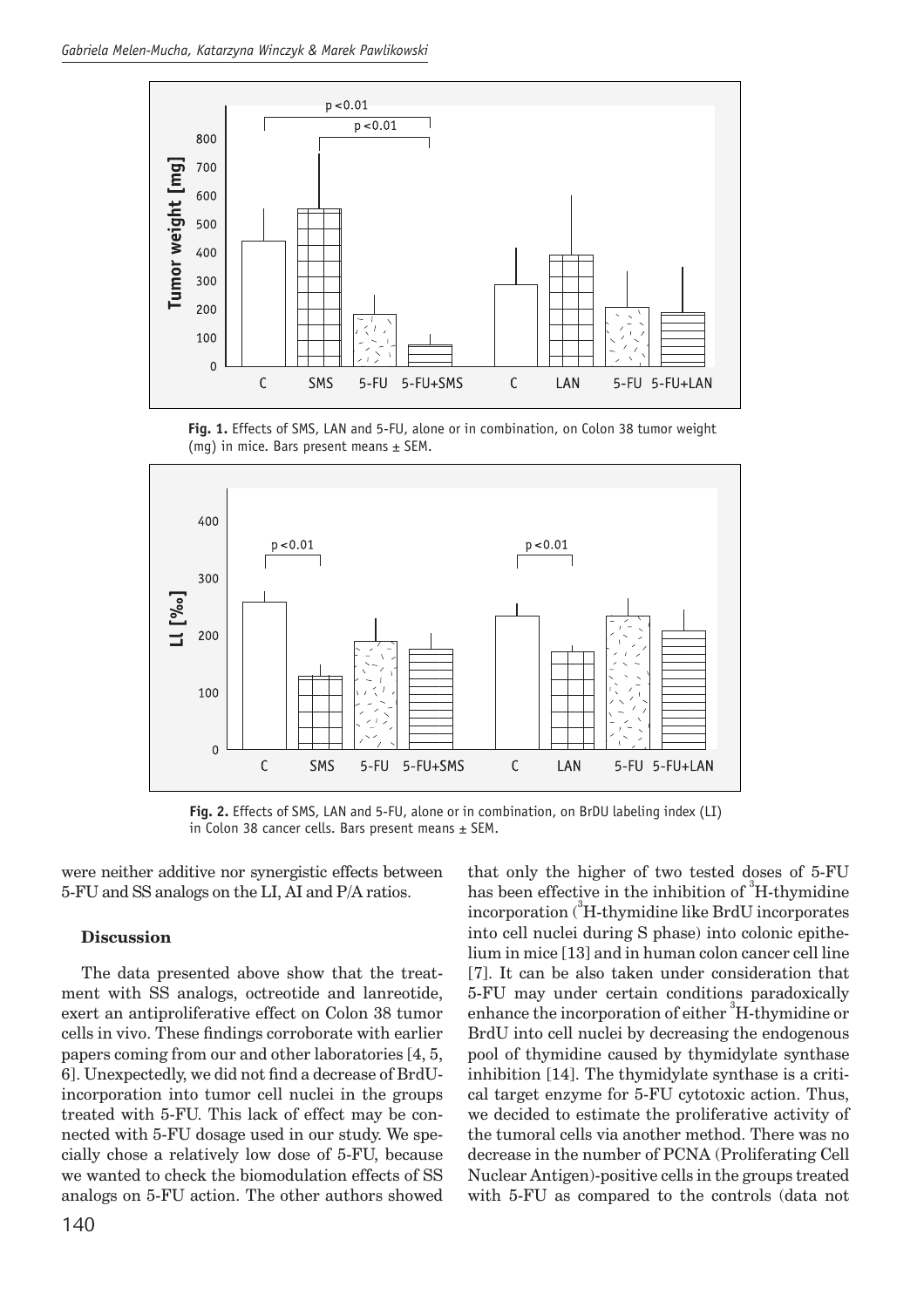*Effects of somatostatin analogs octreotide and lanreotide on the proliferation*  and apoptosis in colon 38 tumor: interaction with 5-fluorouracil



**Fig. 3.** Effects of SMS, LAN and 5-FU, alone or in combination, on apoptotic index (AI) in Colon 38 cancer cells. Bars present means  $\pm$  SEM.



**Fig. 4.** Effects of SMS, LAN and 5-FU, alone or in combination, on proliferation/apoptosis ratio in Colon 38 cancer cells. Bars present means  $\pm$  SEM.

shown). Our results do not seem to be related to the kind of the applied proliferation marker.

The joint treatment with 5-FU and each of the SS analogs reversed the inhibitory effect of both peptides on the proliferation of tumor cells. Our results are in contradiction to the study of Romani and Morris [7], who found that octreotide enhanced antiproliferative effect of 5-FU on the human colonic cancer cells, even in the case when 5-FU treated alone did not inhibit the proliferation. However, the cited study was performed in vitro and perhaps only in those conditions the synergistic effect between 5-FU and octreotide occurs. Some additive effect in vitro of both substances was reported also by Weckbecker et al. [15] on the pancreatic cancer cells proliferation. So far, there are no data about the interaction between 5-FU and octreotide on apoptosis in tumoral cells.

Either 5-FU or SS analogs were found to increase the apoptotic index of the investigated tumors. The proapoptotic effect of octreotide on Colon 38 tumor was shown also in our earlier paper [6]. The proapoptotic effect of 5-FU on gastrointestinal neoplasms was also demonstrated by other authors [16-18]. Both SS analogs used in our study are known to act preferentially via SS receptor subtype SSTR2, but may interact also with SSTR3 and SSTR5 [19]. The recent study of Sharma et al. [20] indicates that SS and its analogs induce apoptosis acting via SSTR3. This action is connected with the expression of wild type of tumor suppressor gene p-53 and bax. In the present study we did not reveal either additive or synergistic effects of 5-FU and SS analogs on apoptosis. The lack of additive or synergistic effects of 5-FU and SS analogs on apoptosis may be connected with common intracellu